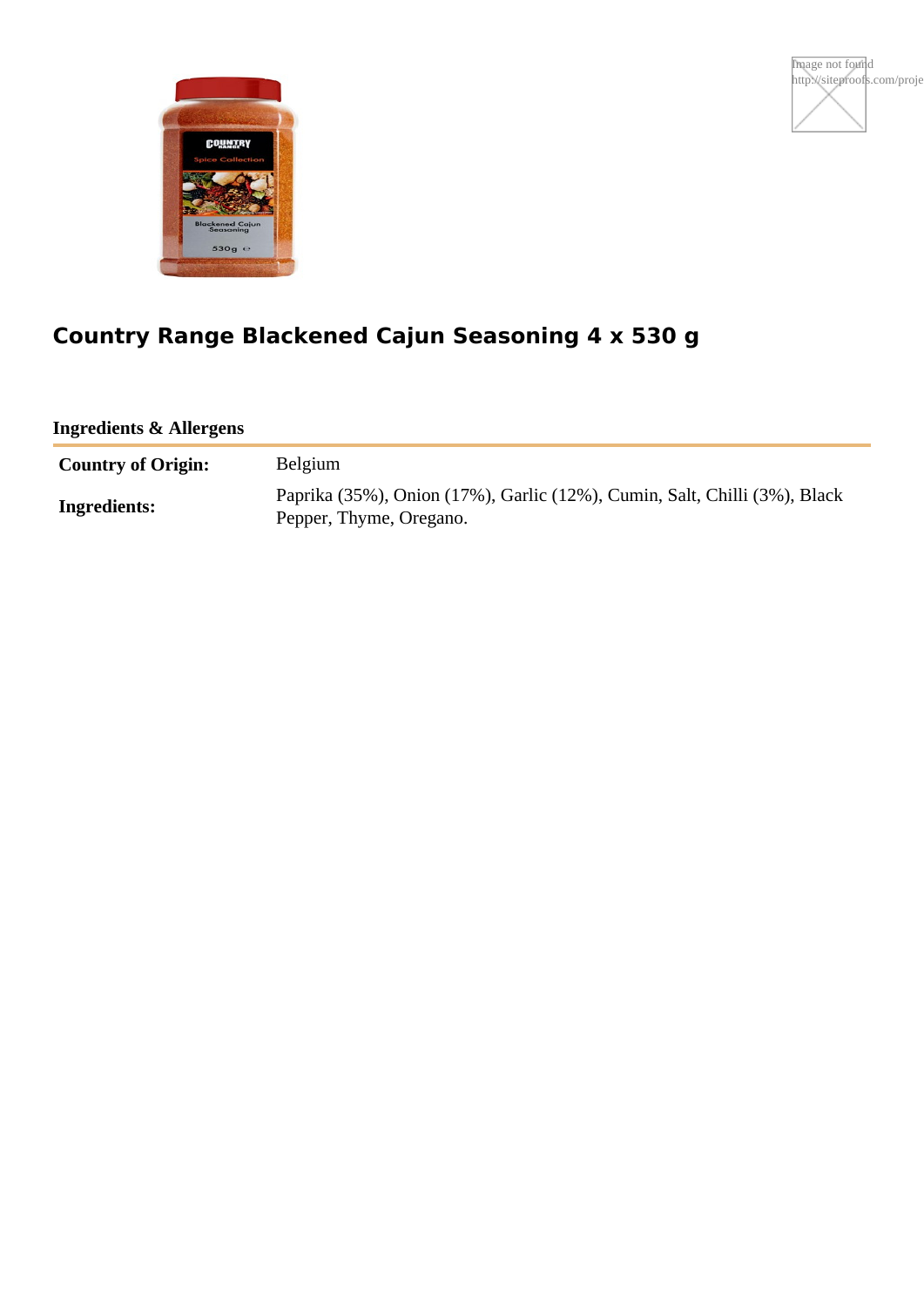## **Nutrition - Typical per 100g**

| Energy        | 1161 / 278 |
|---------------|------------|
| Fat           | 8.3        |
| Saturates     | 1.2        |
| Carbohydrates | 33.8       |
| <b>Sugars</b> | 11.1       |
| Fibre         | 21.3       |
| Protein       | 12         |
| Salt          | 11.5       |
|               |            |

## **Dietary**

| Vegetarian<br>yes<br>Vegan<br>yes<br><b>Halal Diet</b><br>no<br>Kosher Diet<br>no<br><b>Contains</b><br>Gluten<br>no<br>$\text{Milk}$<br>no<br>Egg<br>no<br>Peanuts<br>no<br><b>Brazil Nut</b><br>no<br>Crustaceans<br>no<br>Mustard<br>no<br>Fish<br>no<br>Lupin<br>no<br>Sesame<br>no<br>Celery<br>no<br>Soya<br>no<br>Molluscs<br>no<br><b>Sulphur Dioxide</b><br>no | <b>Suitability</b> |  |
|-------------------------------------------------------------------------------------------------------------------------------------------------------------------------------------------------------------------------------------------------------------------------------------------------------------------------------------------------------------------------|--------------------|--|
|                                                                                                                                                                                                                                                                                                                                                                         |                    |  |
|                                                                                                                                                                                                                                                                                                                                                                         |                    |  |
|                                                                                                                                                                                                                                                                                                                                                                         |                    |  |
|                                                                                                                                                                                                                                                                                                                                                                         |                    |  |
|                                                                                                                                                                                                                                                                                                                                                                         |                    |  |
|                                                                                                                                                                                                                                                                                                                                                                         |                    |  |
|                                                                                                                                                                                                                                                                                                                                                                         |                    |  |
|                                                                                                                                                                                                                                                                                                                                                                         |                    |  |
|                                                                                                                                                                                                                                                                                                                                                                         |                    |  |
|                                                                                                                                                                                                                                                                                                                                                                         |                    |  |
|                                                                                                                                                                                                                                                                                                                                                                         |                    |  |
|                                                                                                                                                                                                                                                                                                                                                                         |                    |  |
|                                                                                                                                                                                                                                                                                                                                                                         |                    |  |
|                                                                                                                                                                                                                                                                                                                                                                         |                    |  |
|                                                                                                                                                                                                                                                                                                                                                                         |                    |  |
|                                                                                                                                                                                                                                                                                                                                                                         |                    |  |
|                                                                                                                                                                                                                                                                                                                                                                         |                    |  |
|                                                                                                                                                                                                                                                                                                                                                                         |                    |  |
|                                                                                                                                                                                                                                                                                                                                                                         |                    |  |